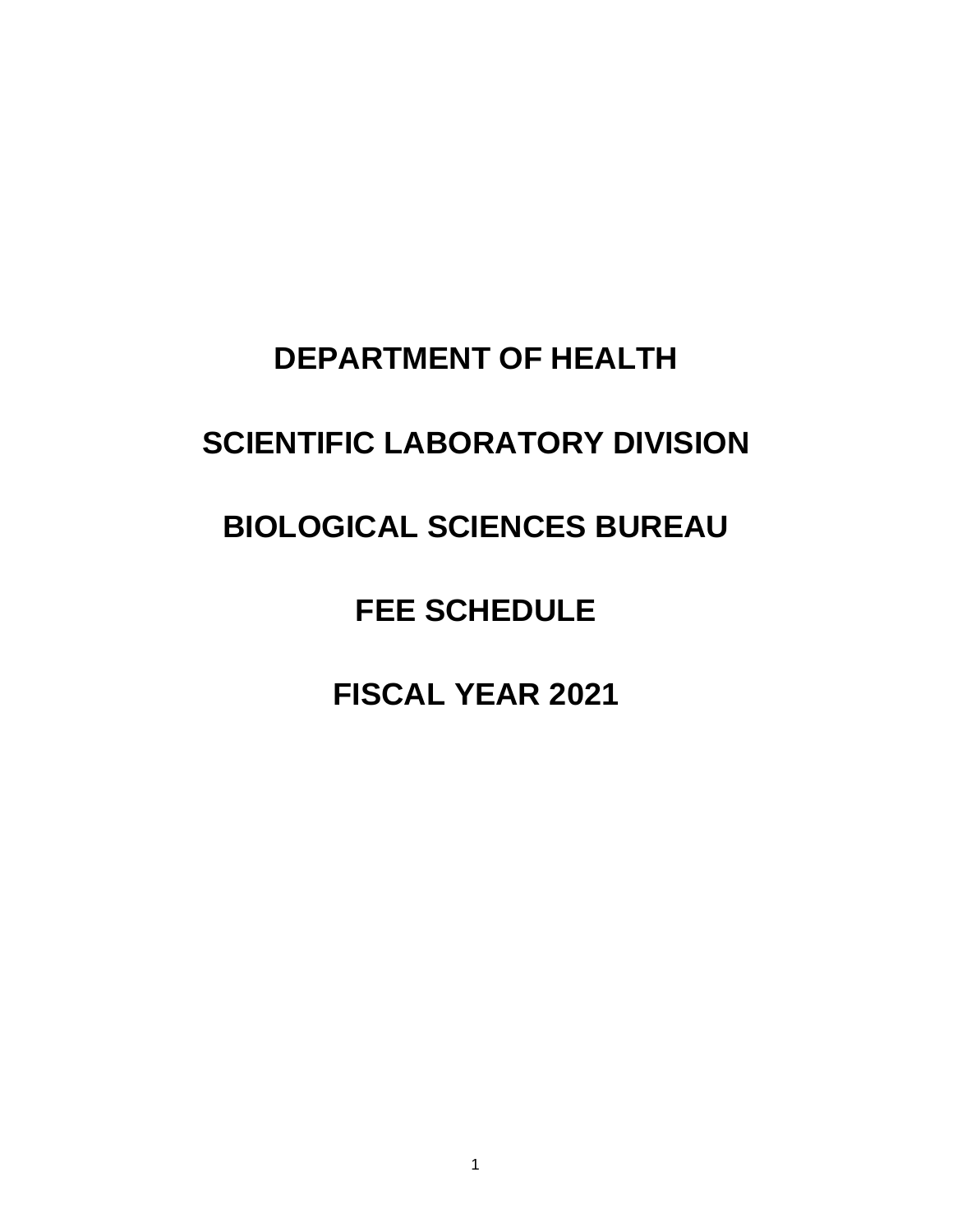|                                                                                      | <b>COST PER</b> |  |
|--------------------------------------------------------------------------------------|-----------------|--|
| <b>TEST REQUEST NAME</b>                                                             | <b>TEST</b>     |  |
| Aerobic Actinomycetes Cuture and or ID                                               | \$85.00         |  |
| AFB Culture- process, smear, solid and liquid culture (ID and Suscept. If TB)        | \$48.00         |  |
| AFB ID Isolate- identification of reference culture and drug susceptibilites (if TB) | \$186.00        |  |
| AFB smear only                                                                       | \$37.00         |  |
| Anthrax (environmental) (pre-approved through Office of Epi)                         | \$52.00         |  |
| Anthrax (human/animal) (pre-approved through VDS or Epi)                             | \$10.00         |  |
| B. cereus count (food)                                                               | \$40.00         |  |
| <b>B.cereus/S.aureus</b>                                                             | \$21.00         |  |
| <b>Brucella Antibody</b>                                                             | \$15.00         |  |
| Campylobacter (culture or ID of isolate)                                             | \$40.70         |  |
| Campylobacter (Food)                                                                 | \$65.00         |  |
| Campylobacter (Vet)                                                                  | \$32.00         |  |
| Carbapenem resistant organism (Enterobacteriacae or Pseudomonas                      |                 |  |
| aeruginosa) (includes ID, mCIM, AST)                                                 | \$74.00         |  |
| Chronobacter Sakazakii (EM)                                                          | \$42.00         |  |
| Clostridium perfringens (food)                                                       | \$42.00         |  |
| Clostridium perfringens culture, clinical sample                                     | \$46.70         |  |
| Coccidioides -identification                                                         | \$143.00        |  |
| Coliform - MPN (food)                                                                | \$42.00         |  |
| Coliform, Count (food)                                                               | \$32.00         |  |
| Coliform, fecal - MPN                                                                | \$58.00         |  |
| Coliform, total - MMO-MUG                                                            | \$36.00         |  |
| Coliform, total - MPN (Dairy only)                                                   | \$37.00         |  |
| Container Analysis (milk & food)                                                     | \$32.00         |  |
| Gram Positive Culture (Food)                                                         | \$58.00         |  |
| Gram Negative Culture (Food)                                                         | \$82.00         |  |
| Culture, Brucella (human & vet)                                                      | \$64.00         |  |
| Culture, OMI Anaerobic                                                               | \$71.50         |  |
| Culture, OMI Other                                                                   | \$44.00         |  |
| Culture, Salmonella-only and serotype(vet)                                           | \$83.00         |  |
| Dengue/Chikungunya PCR                                                               | \$136.00        |  |
| Diphtheria                                                                           | \$35.20         |  |
| E. coli 0157 (culture or ID of isolate)                                              | \$74.00         |  |
| E. coli serotyping                                                                   | \$106.00        |  |
| E. coli 0157:H7 (food)                                                               | \$67.00         |  |
| E. coli count source water-Quanti-Tray                                               | \$50.00         |  |
| E. coli count WWTP-Quanti-Tray                                                       | \$50.00         |  |
| E. coli serotyping (food)                                                            | \$11.00         |  |
| <b>EC-MUG MPN</b>                                                                    | \$58.00         |  |
| EIP Isolate                                                                          | \$11.00         |  |
| EM Salmonella (Salmonella Water)                                                     | \$42.00         |  |
| EM E.Coli 0157:H7 (Water)                                                            | \$70.00         |  |
| Enterobacteriaceae Count                                                             | \$32.00         |  |
| Enterococci Count Quanti-Tray                                                        | \$42.00         |  |
| Environmental Micro Shipping & Handling                                              | \$27.00         |  |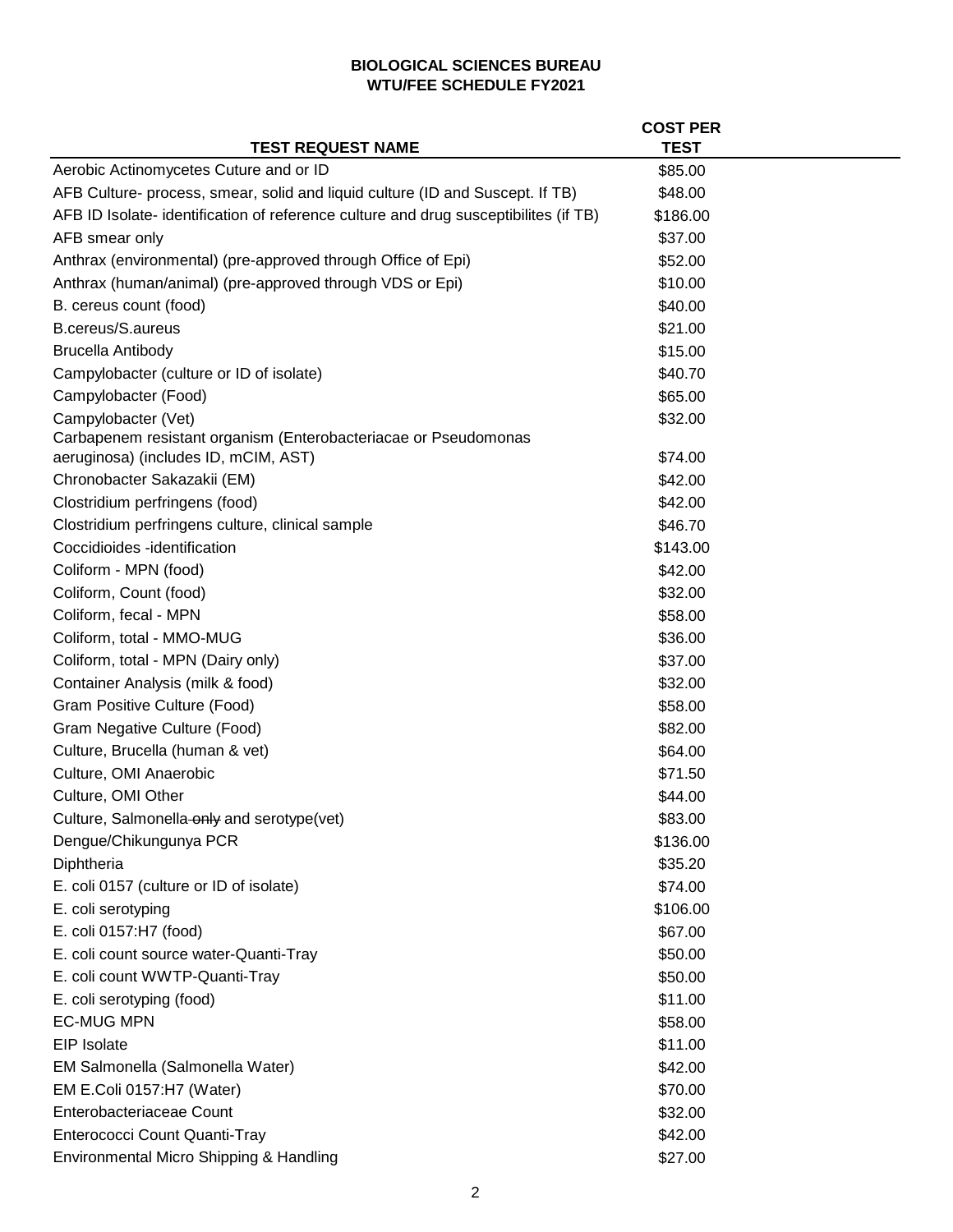|                                                               | <b>COST PER</b> |
|---------------------------------------------------------------|-----------------|
| <b>TEST REQUEST NAME</b>                                      | <b>TEST</b>     |
| Freezing Point (milk)                                         | \$12.00         |
| <b>Gram Stain</b>                                             | \$11.00         |
| Gram Stain (food)                                             | \$11.00         |
| <b>Haemophilus Serotyping</b>                                 | \$82.50         |
| Hepatitis A IgG (Immune Status)                               | \$25.30         |
| Hepatitis A IgM (Diagnosis)                                   | \$55.00         |
| Hepatitis A, B and C Diagnostic: Panel                        | \$102.30        |
| Hepatitis B: High Risk (Contact to Hep B Known)               | \$45.10         |
| Hepatitis B: High Risk and HCV                                | \$59.40         |
| Hepatitis B: post-vaccination screen                          | \$24.20         |
| Hepatitis B: prenatal screen                                  | \$11.00         |
| Hepatitis B: pre-vaccination screen                           | \$33.00         |
| <b>Hepatitis C Antibody</b>                                   | \$20.90         |
| HIV-1 Antibody                                                | \$17.60         |
| ID of Bacteria - anaerobe                                     | \$117.00        |
| ID of Bacteria - Gram neg.                                    | \$95.00         |
| ID of Bacteria - Gram pos.                                    | \$95.00         |
| Inhibitor Assay (milk)                                        | \$23.00         |
| Iron and Sulfur Bacteria                                      | \$29.00         |
| Legionella culture                                            | \$106.00        |
| Listeria (environmental swab)                                 | \$37.00         |
| Listeria (food)                                               | \$65.00         |
| Listeria Confirmation (food)                                  | \$21.00         |
| Listeria monocytogenes culture                                | \$63.80         |
| Micro_Study (C.difficile, ERD requests, EIP special projects) | \$11.00         |
| Milk, pasteurized                                             | \$49.00         |
| Milk, raw                                                     | \$40.00         |
| Mumps (Immune Status) Virus Serology                          | \$18.70         |
| Neisseria gonorrhea Culture (GC Culture)                      | \$46.20         |
| Neisseria meningitidis typing                                 | \$108.90        |
| <b>Necrotizing Fasciitis</b>                                  | \$11.00         |
| Pertussis (Bordetella sp.)                                    | \$101.00        |
| pH (food)                                                     | \$11.00         |
| Phosphatase (milk)                                            | \$19.00         |
| Plague /Tularemia Antibody                                    | \$69.30         |
| Plague FA                                                     | \$14.30         |
| Plague FA and culture                                         | \$31.90         |
| Pseudomonas (water) - MPN                                     | \$37.00         |
| Quantiferon                                                   | \$35.20         |
| Rabies                                                        | \$61.60         |
| Rubella Immune Status                                         | \$14.30         |
| Rubella Serological Diagnosis                                 | \$63.80         |
| Rubeola Immune Status                                         | \$17.60         |
| Rubeola Serological Diagnosis                                 | \$63.80         |
| Salmonella culture/serotype                                   | \$90.20         |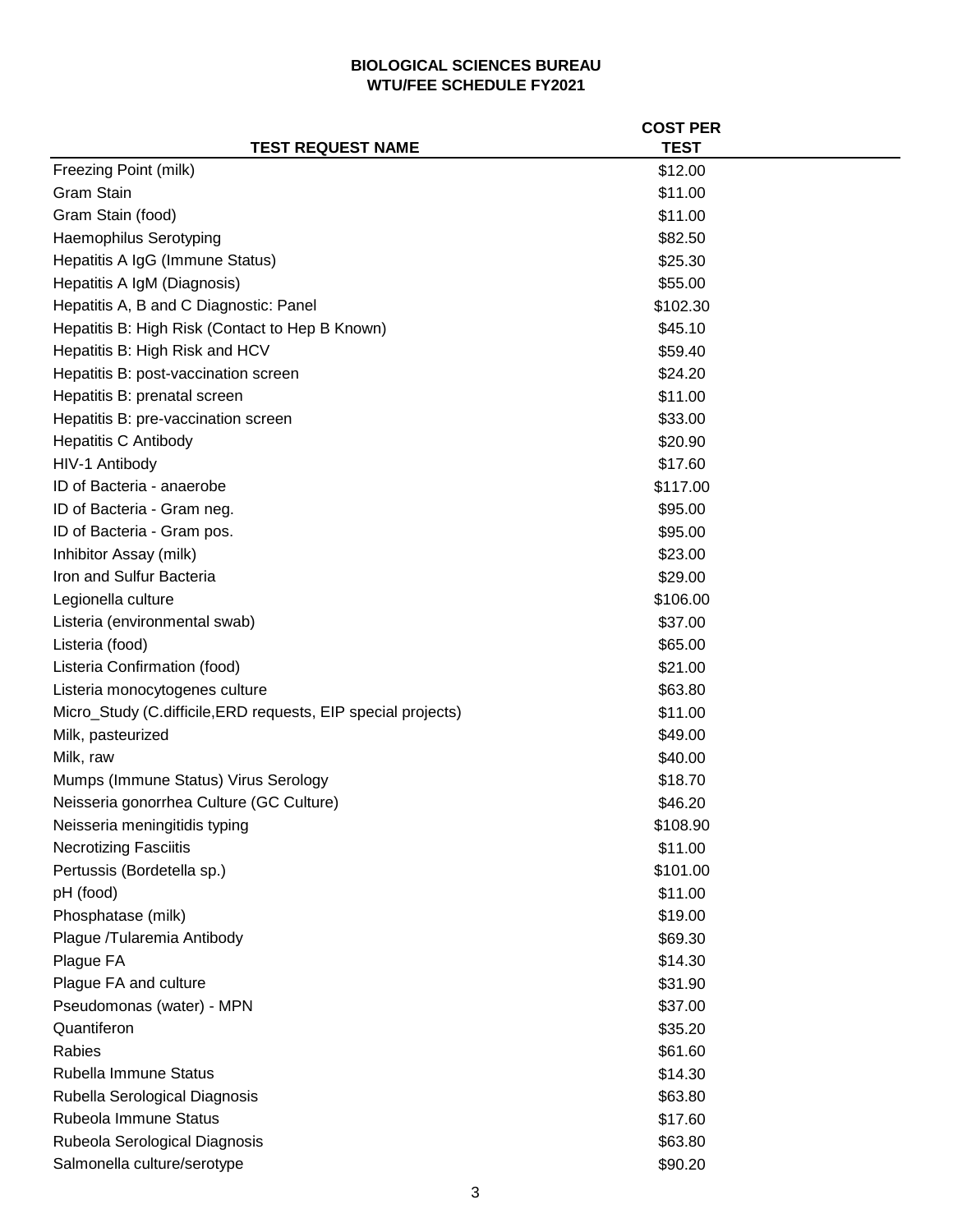|                                                 | <b>COST PER</b> |  |
|-------------------------------------------------|-----------------|--|
| <b>TEST REQUEST NAME</b>                        | <b>TEST</b>     |  |
| Salmonella Isolation (food)                     | \$42.00         |  |
| Salmonella serotype (food)                      | \$42.00         |  |
| Shiga toxin test, culture and isolation         | \$116.60        |  |
| Shigella culture/serotype                       | \$51.70         |  |
| Shigella Isolation (food)                       | \$37.00         |  |
| <b>SNV Hantavirus</b>                           | \$63.00         |  |
| Somatic Cell Count (milk)                       | \$17.00         |  |
| Standard Plate Count (food)                     | \$37.00         |  |
| Standard Plate Count (milk)                     | \$27.00         |  |
| Standard Plate count (water)                    | \$37.00         |  |
| S. aureus (food)                                | \$40.00         |  |
| <b>Stock Cultures</b>                           | \$11.00         |  |
| Syphilis Antibody                               | \$8.80          |  |
| Thermometer calibration (per point)             | \$16.00         |  |
| <b>Total Coli Meat Swab</b>                     | \$30.00         |  |
| Tularemia Culture                               | \$30.80         |  |
| Varicella-Zoster Virus Serology (Immune Status) | \$18.70         |  |
| Vibrio culture                                  | \$46.20         |  |
| Vibrio sp. (food)                               | \$65.00         |  |
| Virus Isolation                                 | \$88.00         |  |
| Yeast/Mold (food)                               | \$32.00         |  |
| <b>Yeast/Mold Culture</b>                       | \$63.80         |  |
| Yersinia enterocolitica (food)                  | \$37.00         |  |
| Yersinia enterocolitica culture                 | \$76.00         |  |
| Zika IgM                                        | \$64.00         |  |